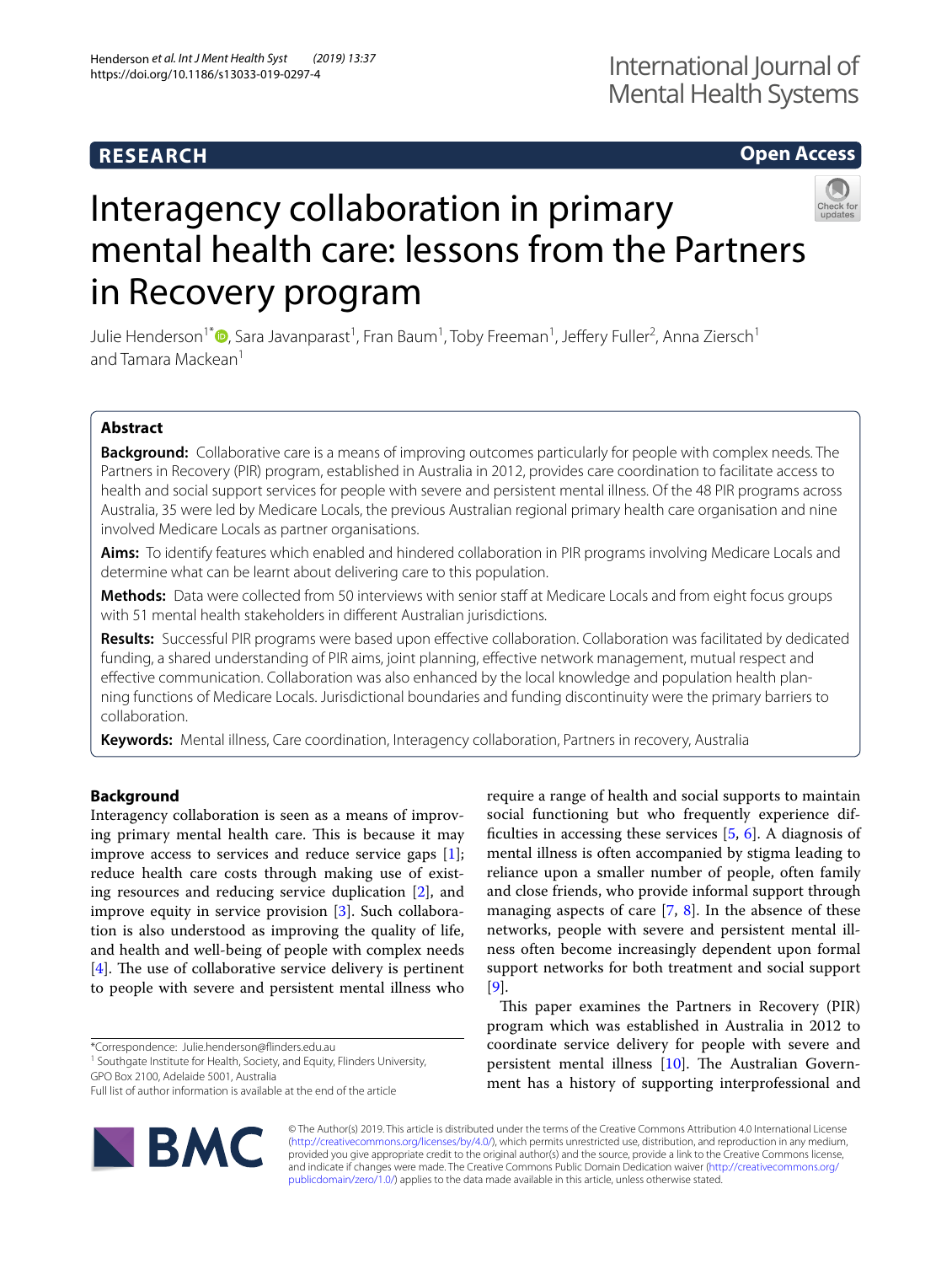interagency cooperation as means of improving primary mental health care  $[11, 12]$  $[11, 12]$  $[11, 12]$  $[11, 12]$  $[11, 12]$ . Partners in Recovery (PIR)—funded by the Australian Government—focused on providing care coordination and support to access health and social support services to individuals with severe and persistent mental illness [\[10](#page-8-9)]. Of the 48 PIR programs operating in May 2015, 35 had Medicare Locals as a lead organization, and nine PIR programs had Medicare Locals as partner organizations. Four PIR programs were independent of Medicare Locals [\[13\]](#page-8-12). Medicare Locals were regional primary health care organizations that were established by the Australian Government to improve coordination of primary health care, address service gaps and improve patient navigation of local health services [\[14](#page-8-13)]. Medicare Locals were subsequently replaced by 31 Primary Health Networks (PHNs) in July 2015. PHNs are funded to promote care for the population with severe and persistent mental illness primarily provided through the mental health nurses employed in general practice under the Mental Health Nurse Incentive Program. Social services for people with serious and persistent mental illness that were delivered through PIR are currently being transitioned to the National Disability Insurance Scheme (NDIS) which provides support services for people with ongoing impairment.

PIR was framed around two perceived problems: gaps in mental health services and the challenge for people with severe and persistent mental illness of accessing suitable services [[10\]](#page-8-9). Under PIR, funding was provided to employ support facilitators to broker the services that this population needs [[5\]](#page-8-4). Service delivery was underpinned by service coordination promoted through consortia of mental health service providers and organisations. The stated purpose of the consortia were to map service gaps, 'join up sectors' and create 'collective ownership' of service delivery by all partners in the consortium [[10](#page-8-9), [15\]](#page-8-14).

#### **Successful collaboration in mental health**

Valentijn et al. [[16](#page-8-15)] developed a taxonomy for evaluating integrated care focusing upon macro, meso and micro integration. Macro integration explores systemic readiness for integration and involves vertical integration through partnerships between diferent levels within the health care system e.g.: primary and tertiary health care services and horizontal integration through adoption of a holistic approach to health involving intersectoral partnership [\[17](#page-8-16)]. Meso integration occurs at an organizational level and involves interprofessional and interorganizational integration [[16\]](#page-8-15). Micro integration refers to clinical integration or the "extent to which patient care services are coordinated across various professional, institutional and sectorial boundaries in a system" (17 (p.

7)). Service integration is promoted by functional integration which involves integration of service functions and activities and normative integration which refers to a common frame of reference and shared mission goals. The discussion that follows identifies factors which have been associated with macro, meso and micro integration.

# *Macro integration: systemic factors*

People experiencing severe and persistent mental illness require "a system-wide approach" involving partnerships between primary care; state-funded secondary and tertiary mental health services; non-government organizations; and police and emergency services [[5\]](#page-8-4). Systemic factors afecting capacity to support coordinated care include the availability of funding and government mandates about service provision as well as the size and composition of the community to be serviced and preexisting mechanisms for sharing clients between services [ $18$ ]. A coordinated approach has traditionally been difficult to achieve in Australia due to the division of responsibility for primary health care services (e.g. GP and Psychology Services) and secondary and tertiary mental health services between federal and state governments respectively  $[5]$  $[5]$ . The Australian (federal) Government supports private fee-for-service general practices through Medicare rebates with an increasing out-of-pocket contribution by patients [\[19](#page-9-0)] while secondary and tertiary mental health service delivery is a state government responsibility, funded by both state and federal governments. People with severe and persistent mental health conditions frequently require community mental health support services funded by federal, state, and charitable funding. The range of funding options and accountabilities make the system difficult to negotiate for service providers and navigate for users of services [\[10](#page-8-9)]. Service 'silos', short term funding for support services and the workload of service providers are also implicated [\[20](#page-9-1)]. Further, there are limited specialist services to draw upon in outer metropolitan and rural and remote regions [[21](#page-9-2)].

## *Meso integration: organizational factors*

Organizational factors also afect collaboration in mental health. Valentijn et al. [[16](#page-8-15)] explore both inter-organizational and interprofessional integration. They argue that the delivery of primary care often occurs via networks. Successful networks require governance strategies that align the participating organizations. Palinkas et al. [\[18\]](#page-8-17) identify shared service values and a common understanding of the problem; establishment of efective communication between agencies; a clearly defned and equitable division of labour; supportive leadership and development of relationships between key personnel in the participating agencies as important for successful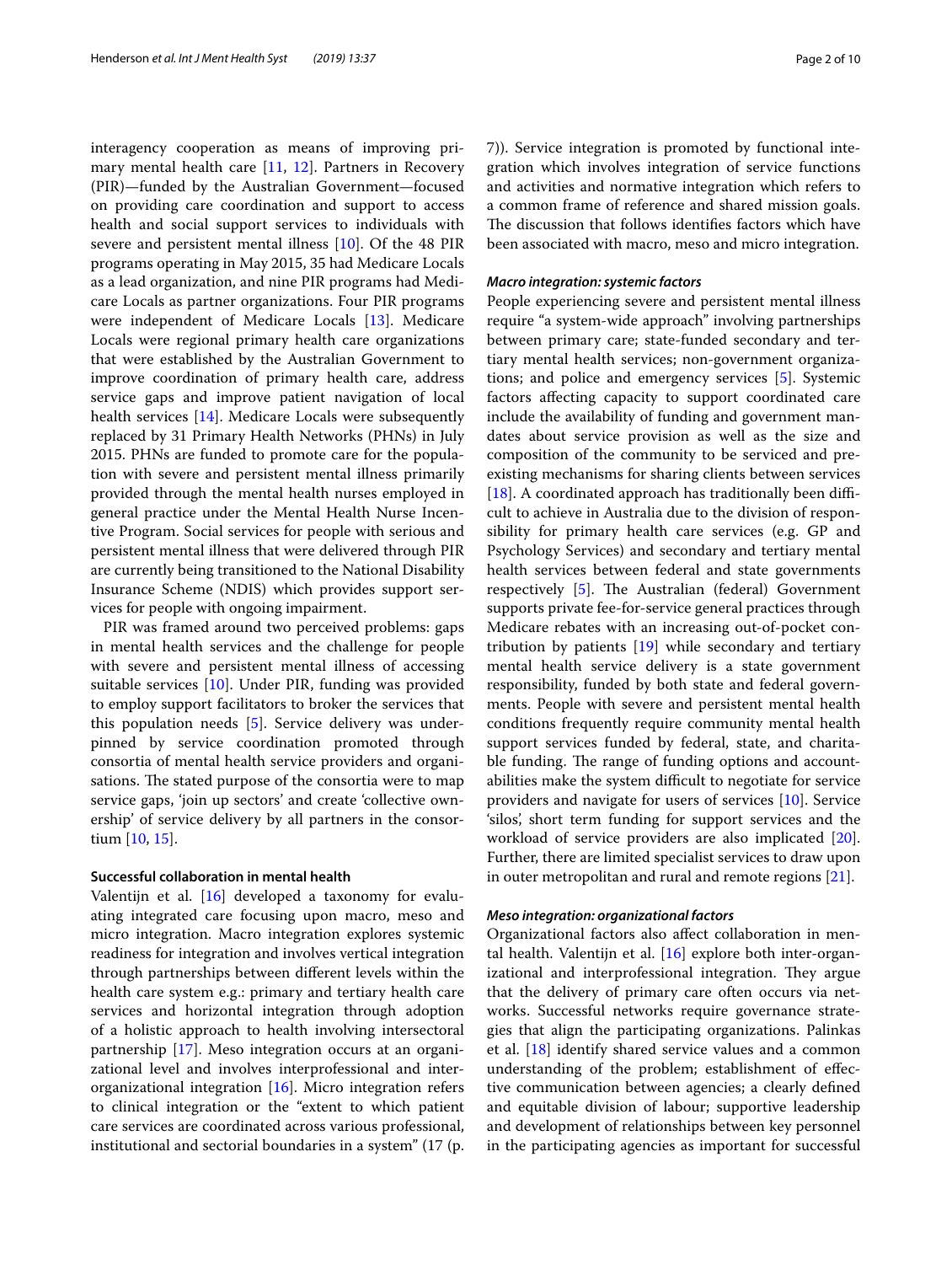collaboration. Efective leadership is also essential for collaboration and can legitimate collaborative activities, ensure accountability and infuence strategy [\[22](#page-9-3)]. The effectiveness of complex network depends upon a coordinating group with a clear mandate and sufficient power to implement strategies [[23\]](#page-9-4). Efective leaders have strong interpersonal and organizational skills, a capacity to facilitate team building, retain a focus upon goals and utilise members' skills in meeting these goals and fairness in dealings with others [[24\]](#page-9-5). Perrault et al. [[25](#page-9-6)] highlight a need for mutual respect as well as recognition of the interests of the participating organizations and the constraints they face in delivering services. They also identify the importance of relationship building between agencies. Relationship building is facilitated in the establishment stage by the development of joint goals and mission statements and in the development stage by frequent communication [[2](#page-8-1)]. Good communication is not only regular but is also clear, transparent and direct [\[3](#page-8-2)]. Both formal and informal communication are viewed as promoting relationship building [[25](#page-9-6)].

A second component of meso integration is interprofessional integration [\[16](#page-8-15)]. Interprofessional practice is important in the provision of mental health care but networks can inhibit good care through sharing of accountability and hence difuse responsibilities as well as diverging understandings of appropriate care [\[17](#page-8-16)]. Valentijn et al. [[17\]](#page-8-16) argue that these issues can be overcome through clear role defnitions, communication and mutual respect.

#### *Micro integration: clinical integration*

A third form of integration is micro or clinical integration to ensure a seamless patient journey through the health care system. For Valentijn et al. [[17\]](#page-8-16) clinical integration should be person rather than disease focussed with services designed to be holistic and to meet the needs identifed by patients. Clinical integration depends upon the processes established to promote interagency collaboration. Fuller et al.  $[22]$  $[22]$  in a review of collaborative strategies used in mental health, identify four types of strategies that can be used to link organizations. These are: direct collaborative activities; agreed guidelines; efective communication systems; and formalized service agreements. They found that collaboration was strongest when all four elements were present. For Brophy et al. [[5\]](#page-8-4) the appointment of a network manager to promote negotiation, to act as a 'policy entrepreneur' and to span service boundaries may also facilitate efective service implementation.

This paper adds to the above insights on collaboration by reporting research identifying features of successful collaboration in the PIR programs involving Medicare Locals. It then derives lessons learnt from PIR about how to best support people living with mental illness. This research is timely as the transition of many PIR functions to the National Disability Insurance Scheme (NDIS) may adversely afect access to and the level of social support available for people with severe and persistent mental illness.

# **Methods**

# **Data collection**

Data were collected as part of a larger NHMRC project examining population health planning in regional primary health care organizations in Australia, particularly for three population groups: Aboriginal and Torres Strait Islanders, migrants and refugees, and people with mental illnesses. The project collected and analysed secondary and primary data from Medicare Locals including review of planning documents, online survey and individual interviews, and stakeholders' focus groups. Data for this paper were drawn from (1) mental health stakeholder focus groups, and (2) Medicare Local senior executive and board member interviews.

#### *Mental health stakeholder focus groups consultations*

Mental health stakeholder focus group consultations were held in each State and Territory  $(n=8)$  between April and June 2015 with 51 people representing carer and consumer organizations, NGOs and service providers who had worked with Medicare Locals in delivering mental health services attending (see Table [1](#page-3-0)). Participants were recruited through a list of relevant community and mental health organisations developed in each State and Territory. An invitation was sent to the CEOs of these organisations to seek permission and request 1 or 2 people from their organization to attend the consultation session. The consultations were facilitated by two members of the research team, and focused on experiences of working with Medicare Locals and state services in the delivery of mental health care and recommendations for ways of improving partnerships in regional primary health care organizations.

# *Interviews with senior executives (including CEOs) and board members of Medicare Locals*

Phone interviews with 51 senior executives and board members of the Medicare Locals were conducted between October 2014 and January 2015 (see Table [2](#page-3-1)). Participants were recruited from Medicare Local staff who had undertaken an online survey as part of this study (email distributed to all Medicare Locals in September–November 2014). A total of 210 survey responses were received from 52 Medicare Locals, of which 106 (50%) indicated their willingness to participate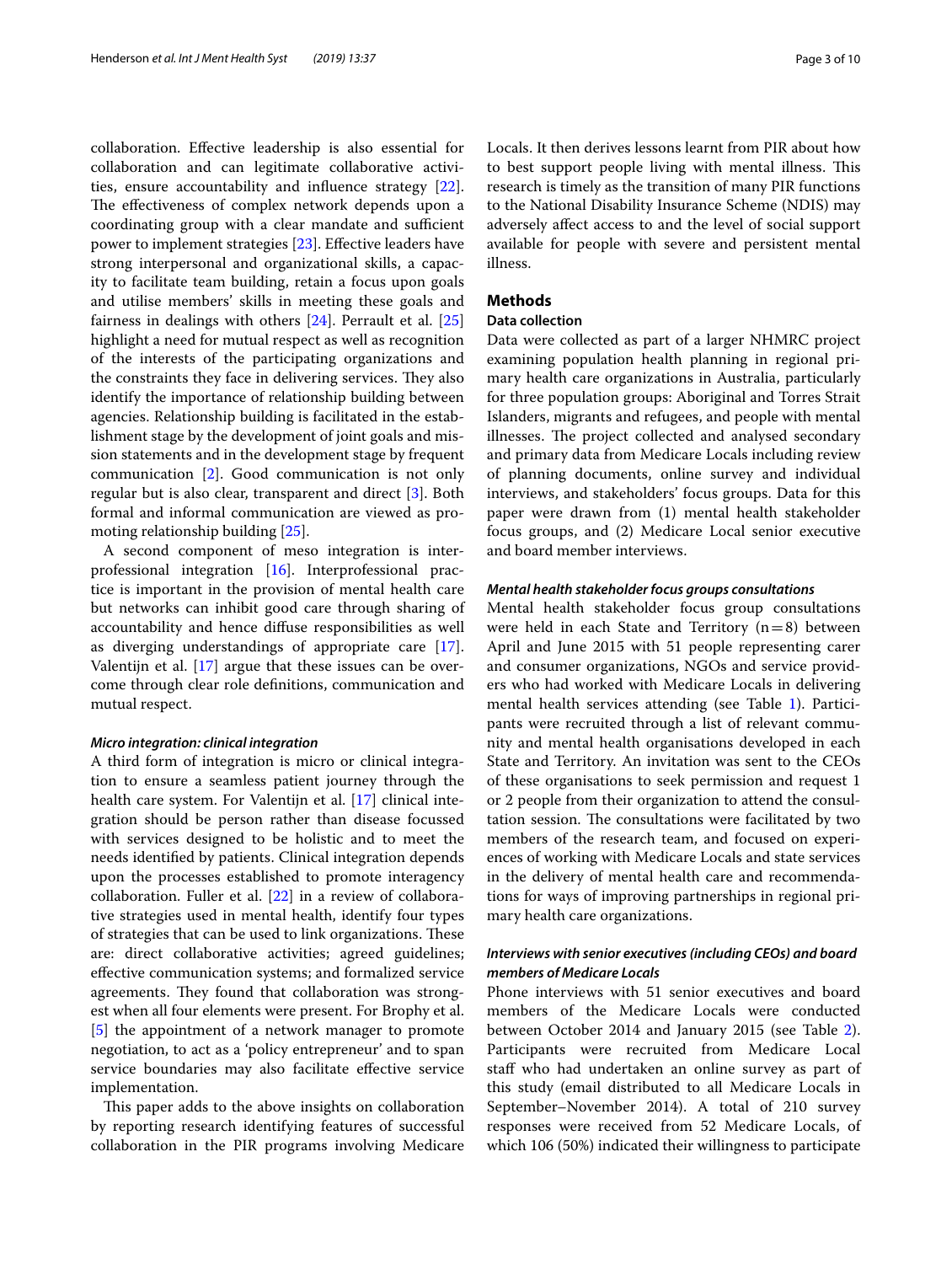<span id="page-3-0"></span>

| Table 1 Number | and | organizational                                        | background |
|----------------|-----|-------------------------------------------------------|------------|
|                |     | of participants involved in stakeholder consultations |            |

| <b>State/Territory</b>       | No.<br>of attendees | Organisational<br>background                                                                               |  |
|------------------------------|---------------------|------------------------------------------------------------------------------------------------------------|--|
| New South Wales              | 6                   | Carer and consumer groups<br>NGO service providers                                                         |  |
| Victoria                     | 8                   | Carer and consumer groups<br>NGO service providers                                                         |  |
| Australian Capital Territory | $\mathcal{L}$       | Carer and consumer groups                                                                                  |  |
| Northern Territory           | 10                  | Carer and consumer groups<br>NGO service providers<br>Territory mental health<br>services                  |  |
| South Australia              | 6                   | Carer and consumer groups<br>NGO service providers                                                         |  |
| Tasmania                     | 13                  | Carer and consumer groups<br>NGO service providers<br>State mental health services<br>Private practitioner |  |
| Oueensland                   | 6                   | Carer and consumer groups<br>NGO service providers<br>State mental health services                         |  |
| Western Australia            | 7                   | NGO service providers<br>State mental health services                                                      |  |

# <span id="page-3-1"></span>**Table 2 Number and role of people involved in Medicare Local interviews**

| <b>State/Territory</b>       | No. of people<br>interviewed | Role                                   |
|------------------------------|------------------------------|----------------------------------------|
| New South Wales              | 13                           | 12 senior executives<br>1 Board member |
| Victoria                     | 9                            | 8 senior executives<br>1 Board member  |
| Australian Capital Territory |                              | 1 Board member                         |
| Northern Territory           |                              | 1 Board member                         |
| South Australia              | 9                            | 9 senior executives                    |
| Tasmania                     | 4                            | 3 senior executives<br>1 Board member  |
| Oueensland                   | 11                           | 10 senior executives<br>1 Board member |
| Western Australia            | 3                            | 3 senior executives                    |

in a follow up interview. Of these, 51 were invited to participate in an interview, purposively selected on the basis of seniority, involvement in population health planning, and to maximise geographic spread (by state/territory, and by metro/rural/remote). One person had changed role and declined, resulting in 50 interviews conducted. The interviews were conducted by phone by a member of the research team, and addressed the role of population health planning in Medicare Locals and the capacity of Medicare Locals to address health inequities. People with mental illness were identifed as a population experiencing health inequities and the interview guide contained specifc questions seeking information about mental health planning by Medicare Locals, and their partnership with mental health organizations in planning and programs implementation.

# **Analysis**

All interviews and focus group sessions were audiotaped and transcribed verbatim and transcripts were analysed deductively and inductively. The initial framework for thematic analysis was provided by the interview schedules with additional themes added upon review of the transcripts  $[26]$  $[26]$ . The theoretical framework was applied after initial review of the data revealed enablers and barriers related to systemic, organisational and process factors. Data were coded by two people working independently of each other and managed in NVivo11.

# **Ethics, consent and permission**

Ethics approval to conduct the mental health stakeholder focus groups and key informant interviews with senior staff at the Medicare Locals was obtained through the Flinders University Social and Behavioral Research Ethics Committee. Written consent was obtained from all participants in the focus group and interviews prior to data collection and participants were informed via an information sheet that data may be used in publications.

# **Results**

The PIR program was generally viewed favorably by both Medicare Local participants and key stakeholders, with the successes or failures of the PIR program in any particular jurisdiction largely attributed to the extent and nature of collaboration between the organizations in the consortium. The discussion that follows outlines the factors which enabled or hindered the delivery of integrated mental health care through PIR in consortia involving Medicare Locals. Data are drawn from respondents' experiences of collaboration and from questions about how they would like to see PHNs approach primary mental health care. Following Valentijn et al. [\[16](#page-8-15)], the results are presented through the lens of macro, meso and micro integration. The results are summarized in Table [3](#page-4-0).

#### **Macro integration: systemic factors**

The external environment was generally viewed as a barrier to successful delivery of collaborative mental health care with jurisdictional boundaries and funding particularly highlighted. Successful community support for people with serious mental illness involves an inter-sectoral approach utilising both clinical and social services  $[27]$  $[27]$ . The need for an intersectoral approach was noted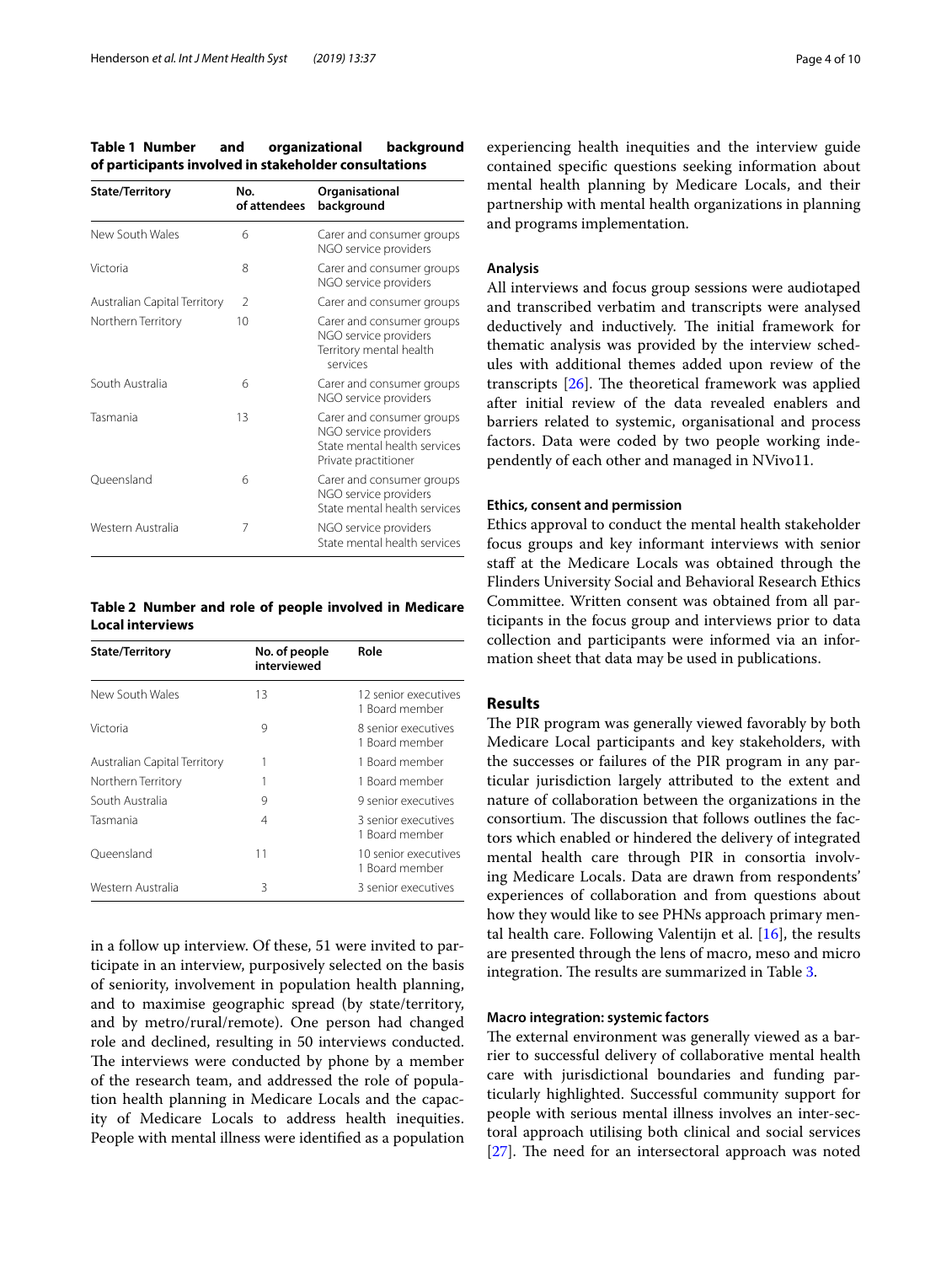# <span id="page-4-0"></span>**Table 3 Summary of fndings**

|                   | <b>Barriers</b>                                                                                                                                            | <b>Enablers</b>                                                                                                                                                                                       |
|-------------------|------------------------------------------------------------------------------------------------------------------------------------------------------------|-------------------------------------------------------------------------------------------------------------------------------------------------------------------------------------------------------|
| Macro integration | Jurisdictional boundaries (intergovernmental and intersectoral)<br>Sustainability and amount of funding<br>Meeting funding requirements<br>Service siloing | Dedicated funding                                                                                                                                                                                     |
| Meso integration  | Lack of agreement about the focus of care<br>Failure to recognize the expertise of service providers                                                       | Knowledge of mental health<br>Sharing of information<br>Respect for service providers<br>Local knowledge<br>Population health planning identifying distribution and<br>gaps in mental health services |
| Micro integration | Centralisation of management once funding was obtained                                                                                                     | Joint planning<br>Designated PIR managers with program oversight<br>Development of relationships between service managers<br>Centralized intake<br>Shared electronic records                          |

by some participants. A participant in the NSW focus group, for example, stated that:

*I think they need to look outside of the clinical sphere to get the solutions. …it takes a whole system so we work across housing providers, income training, skills development, legal, everything physical as well as mental health services (NSW focus group).*

Participants identifed barriers arising from poor coordination across levels of government, intersectorally and across state and territory boundaries. Participants noted that state governments responded to federal spending on mental health by withdrawing services. This approach reduced service duplication but creates "*disconnects between State funded activity and Commonwealth funded activity"* (Senior Executive, Vic). Coordination of care was also inhibited by competing policy agendas and diferent approaches to service delivery resulting in lack of horizontal integration. A respondent from the Queensland stakeholder focus group noted that siloing negatively afects collaboration.

[The purpose of the] whole PIR program is not to *work in silos. And it appears that they do. So there's primary health and there's mental health and then there's LGBTI, you know, Aboriginal and Torres Strait Islander (Qld focus group).*

Dedicated funding was viewed as enabling collaboration. A respondent from a Queensland Medicare Local noted that funding for mental health is usually complex with "*diferent funding programs at a State and Commonwealth level"* (CEO, Queensland). The allocation of dedicated funding for PIR brought competing agencies "*together around one pool of funding where they've decided what they want to do*" (CEO, Queensland). Conversely, structural change in the form of the restructuring of Medicare Locals into PHNs was accompanied by concerns about whether funding for some social support services would continue. PHNs have received additional funding to provide mental health services however that funding is currently tied to existing clinical programs such as 'headspace' and the Access to Allied Psychological Services (ATAPS) program both of which primarily address early intervention  $[28]$  $[28]$ . This change was associated with concerns about the sustainability and amount of funding for existing programs and the impact that funding would have on service continuity. A participant from Tasmania in discussing the transition of the program noted that:

*There was never long term commitment though because they changed governments, and mostly you'll get something for fve years, and that's if you're lucky, and then a new government comes in and says, "Oh, no, we don't need to spend money in that area." Tat gets wiped (Tasmanian focus group).*

Lack of fexibility in how funding was to be used was identified by some participants. This concern has also been noted by Supper et al. [[29](#page-9-10)] who say that fexibility is important in responding to the changing needs of people with mental illness. A respondent from the Northern Territory stated:

*….with the Partners in Recovery Program…they had NGOs providing the service but at the end of the day they were telling the NGOs what they could and couldn't do and they were very descriptive [prescriptive] around what that looked like (NT focus group).*

Other PIR consortia reported using any discretion available to provide the services that they felt were needed. A Queensland executive reported using PIR funding to provide mental health support to migrant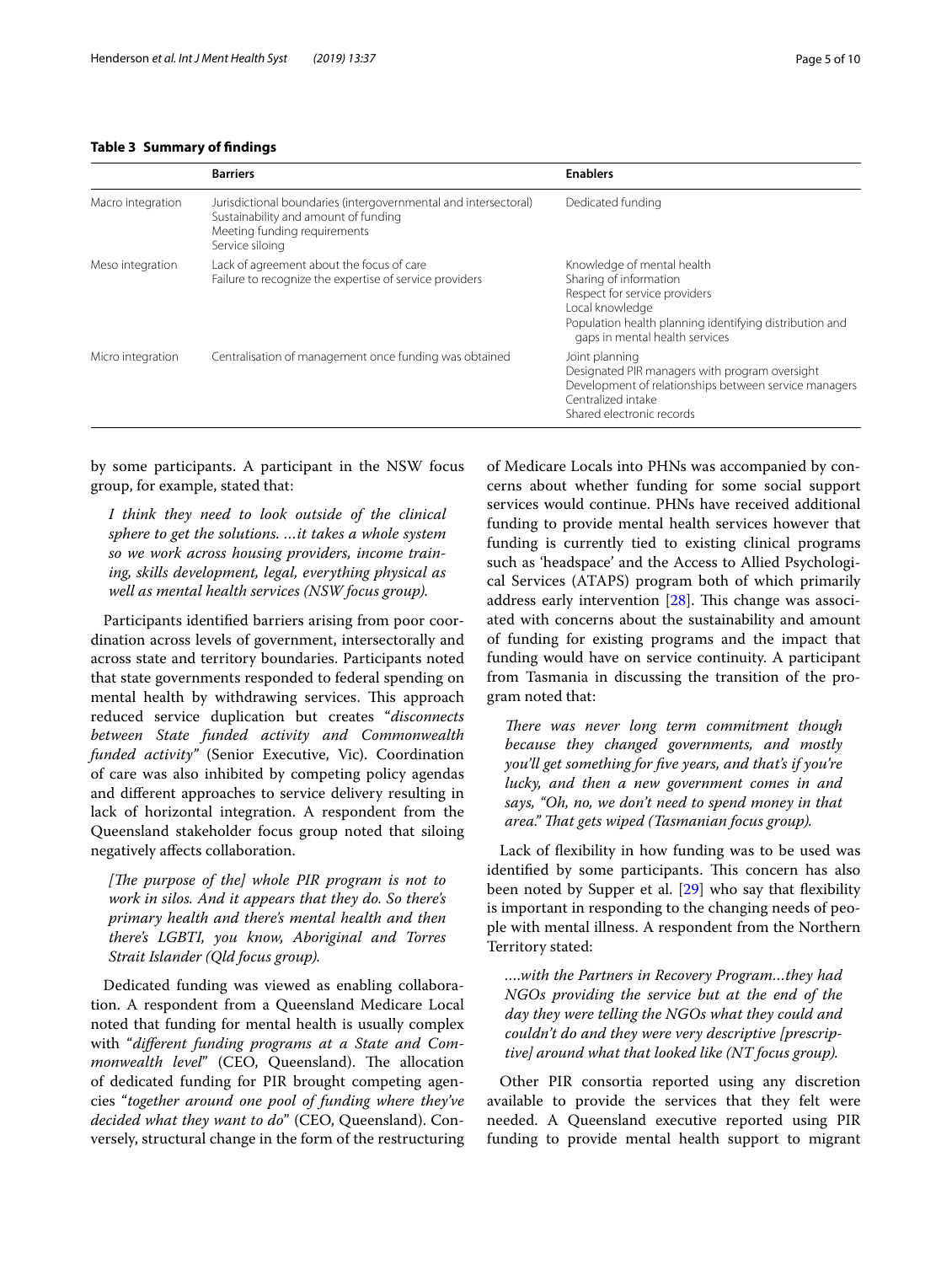communities through a local multicultural organization as an example.

#### **Meso integration**

The participant organisations' characteristics were generally viewed as an enabler to collaboration. The establishment of PIR was generally viewed positively by stakeholders as "*[i]t's made the Medicare Locals have to actually work with diferent agencies that they probably haven't really engaged with traditionally* (Vic focus group). This was viewed as a means of breaking down service silos and creating common goals for service delivery.

The Partners in Recovery people actually sit in the *NGOs and then they connect people to the diferent services. So it breaks down those boundaries of patch protection and all those things, that consortium model and you've got to work out your diferences and you've got to deal with whatever is happening (SA focus group).*

Successful collaborations were based on a shared understanding of the problem and clear guidelines for the role of the consortia. A senior executive from a Victorian Medicare Local highlighted the need for "*explaining what the criteria were and what the job was, what we had to do*" when establishing networks for PIR. A feature of successful PIR programs was population planning to identify service need and existing mental health resources. This was viewed as an advantage of working with Medicare Locals. A South Australian respondent noted, that "*service mapping was a part of that program so there was some sense of looking at where populations were and where needs were and where services currently are located*" (SA focus group). Similar claims were made by a senior executive from Victoria who stated:

*….population and health planning were critical in that sense, giving us the data about where people were, specifcally things like boarding houses…, the jails, the justice system, all those sorts of things where typically those clients would be, so the target areas were fairly well-defned for us (Senior Executive, Victoria).*

Successful networks were also based on mutual respect. A respondent from the Queensland focus group when asked what PHNs could learn from PIR stated:

*I think we've all identifed starting with the premise of respect, trust, a collaborative approach, a commitment to do what you say you're going to do, a clear transparent process in working with the sector and working with a variety of sectors and variety of stakeholders (Qld focus group).*

Successful programs also identifed and focused upon a common cause and encouraged innovation through investing in other organizations. A respondent from the South Australian focus group noted:

*I think the model that [Medicare Local] put in place was very efective because what it then did also was invest in a whole range of diferent organisations. So they employed support facilitators and there's innovation and collaboration grants (SA focus group).*

There was evidence however, of poor interprofessional integration. Difficulties arose when partners felt that their views were devalued or not considered. Some respondents associated lack of respect with tensions between clinical and social services. A respondent from NSW focus group viewed some staf from Medicare Locals as incorrectly treating community organizations as the "*Benny Hill mob*"<sup>[1](#page-5-0)</sup> with limited understanding of mental health.

The employment of staff by Medicare Locals who had previous mental health experience and knowledge of local services was also seen as facilitating collaboration. A Queensland respondent highlighted the role of senior staf who had worked in mental health services in the success of one PIR program. Likewise, a Western Australian respondent associated success with the employment of:

*….people with specifc mental health skills and also an understanding of that particular geographical area where that particular PIRs been set up (WA senior executive).*

The employment of people with lived experience of mental health is also important. A senior executive from NSW identifies the role played by *"a consumer consultant who has lived experience of mental illness and he will support consumers and provide information and presentations and education*." The employment of staff with mental health experience was identified as more difficult for rural and remote regions as suitably trained staff were more difficult to recruit and retain.

# **Micro integration: clinical integration**

Micro integration is concerned with service seamlessness. While respondents from Medicare Locals view PIR as successful there is evidence from stakeholder interviews that results are mixed. A respondent from the Western Australian focus group noted that:

<span id="page-5-0"></span><sup>&</sup>lt;sup>1</sup> Benny Hill is an English comedian suggesting that this group experienced not being taken seriously.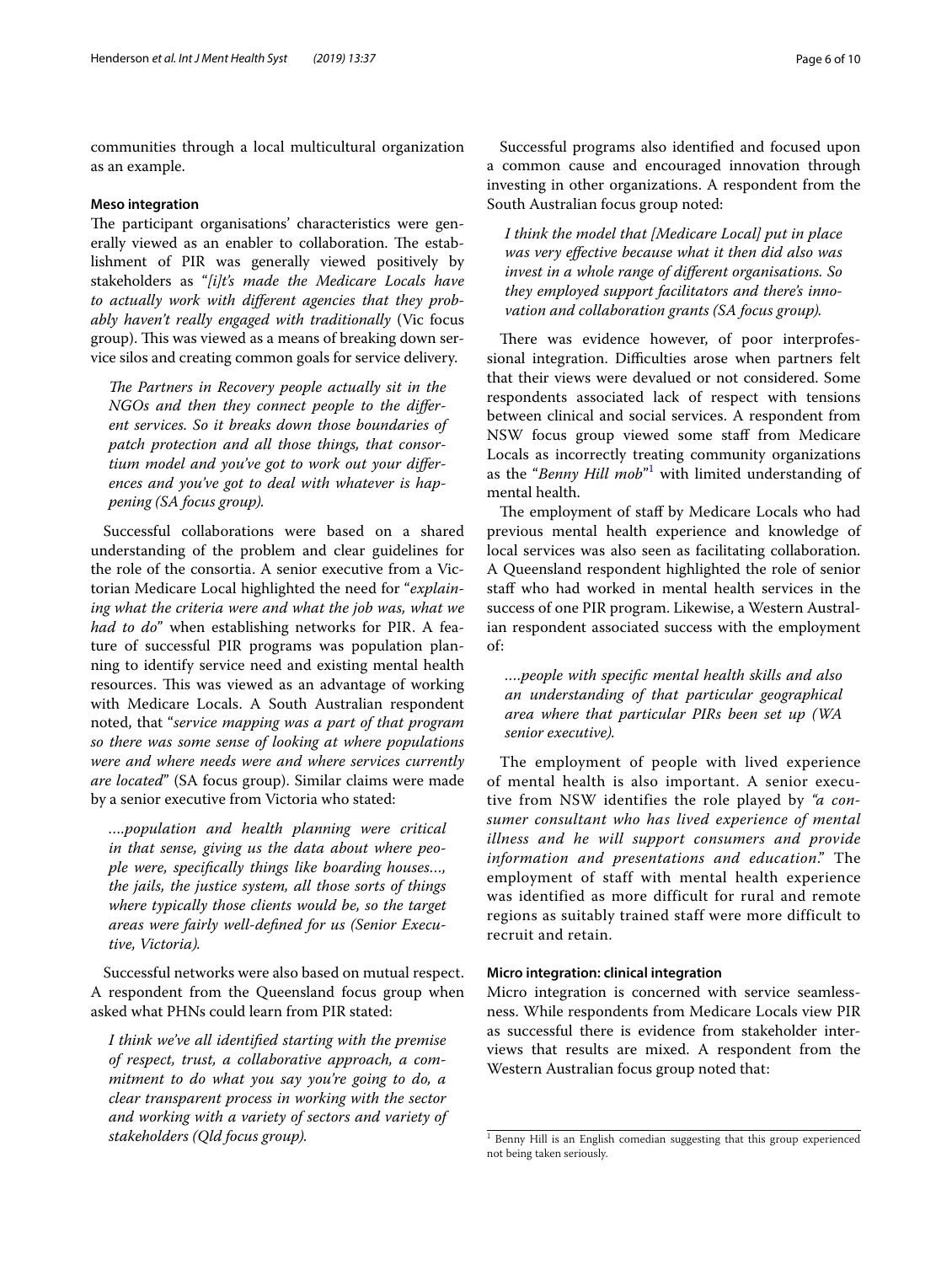*Some of the PIRs are doing a great job and some of them are doing an absolute spin and are an absolute waste of money, because they have that whole space in between hasn't been clearly described or actually collated (WA focus group).*

Clinical integration is associated with the processes established to promote service integration. A senior executive from a NSW Medicare Local identifed strategies adopted by their organization to improve service delivery.

*….we've put a number of strategies in place that has improved things probably over the last 12 to 18 months and they include a centralised intake, electronic medical record. I've already talked about moving from a contractor model to an employee model and we have targets and KPIs for our counselling sessions.*

Relationship building is also important to the manner in which partners work together. Relationship building requires time. A senior executive from a South Australian Medicare Local stated that "*To get quality engagement it has to be relationship based and it has to take time to develop*." Successful PIR programs were built upon good communication. A Queensland respondent in describing a successful PIR program stated that "*the reason for that success has been about the communication, has been about the collaboration*" (Queensland focus group). Communication can occur at several levels. A senior executive from Queensland noted that:

*…we have a general manager who might interact with some of those bodies and a health services general manager and then there's a mental health manager who might interact with sort of the managers within those groups. So where it's possible, we try to have up and down through the organisation, appropriate contact if you like because it gives us some kind of consistency in the relationship (Senior Executive, Queensland).*

Another feature that was identifed as an essential component for success was joint decision making. Successful programs involved "*joint ownership around the planning process*" (SA focus group). In some cases, participants described the overriding of consortium decisions by the Medicare Local. A respondent from Queensland described a PIR program in which "*you made a decision in the consortia, but it could be something completely different by the time you came back to the next meeting*". In other cases there was a perception that partners were excluded from decision making once funding had been received. A respondent from Northern Territory stated:

*….we thought we were going to be a consortium for Partners in Recovery, however the Medicare Local then said - once they were awarded the funding for the tender they said 'no, it was a consortium to get the tender' (NT focus group).*

Clinical governance is a fourth feature of successful PIR programs. A feature of successful programs was the designation of a network manager (team leader) who could be based either within the Medicare Local or within partner organisations. Brophy et al. argue that the role of a network manager to build and facilitate relationships between services was distinct from the support facilitator role which is client focussed, and was an important component of successful partnership [[5\]](#page-8-4). A senior manager from New South Wales identifed the impact that one of the network managers had in coordinating services.

*They work with their local services to link people in so that our clinicians are aware of the services that are in their local regions and it might be employment services or we've got Partners In Recovery that we're the lead agency for as well so they're aware of them and they can refer to them (Senior Executive, NSW).*

Where this role was lacking, respondents identifed a leadership vacuum in which services developed individual programs and information was not shared.

*There has been nowhere to take information. The idea was that you work with a person and they will identify their needs and you'll have a sense of perhaps what those barriers are for that person and also feedback from the community around what the barriers are, and you will feed that up, which we've been doing, but there is no one to hold that information (Qld focus group).*

# **Discussion**

This paper has presented data from stakeholder consultations and interviews with senior executives in Medicare Locals about the features of successful collaboration in Partners in Recovery. PIR was established to improve service access for the people with severe and persistent mental illness. Lorant et al. argue that people with mental illness require diversifed networks containing both clinical and social services to remain in the community successfully  $[30]$  $[30]$ . The bringing together of clinical and social services under the banner of PIR was identifed as a strength of the program. Our respondents viewed successful consortia as breaking down silos between social and clinical services and enhancing horizontal integration through creating links between Medicare Locals,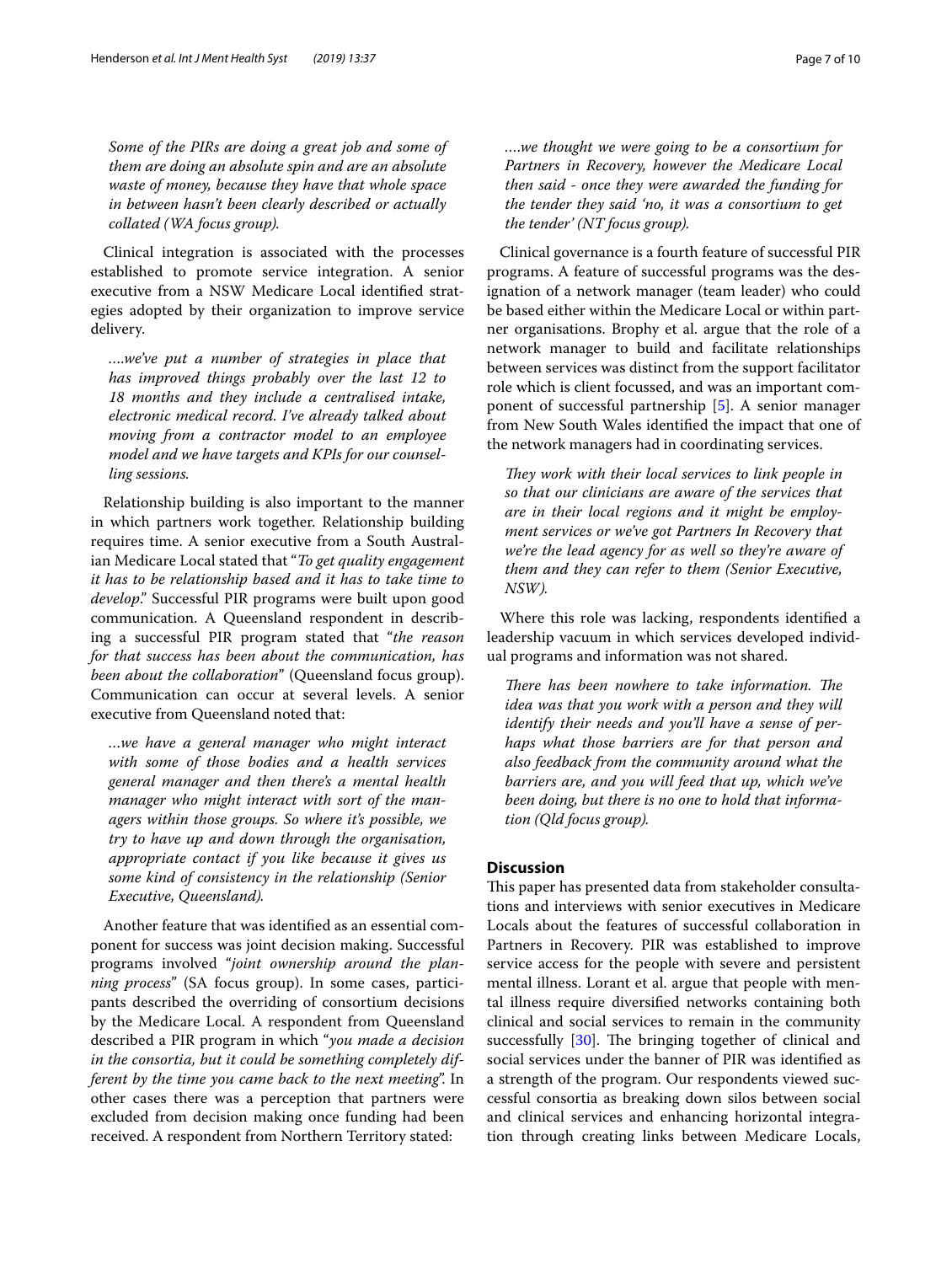general practice and the NGOs providing social services to the mentally ill. The governance of the network is also important. Nicaise et al. argue that integrated community care for people with severe mental illness is best provided by a network with a centralized structure, fewer pathways for patients and a lead organization overseeing services [\[31](#page-9-12)]. PIRs were based on a consortium model with the majority of PIRs having a Medicare Local as the lead organization.

Successful collaboration was an important part of successful PIR programs. The allocation of dedicated funding to form consortia enabled joint service planning and overcame difculties arising from disconnect between Commonwealth and State funding sources. Successful consortia also had a designated network manager to build relationships and facilitate communication. Brophy et al. (p. 399) [\[5](#page-8-4)] identifed a need for a 'boundary spanner' to build PIR networks. Successful PIR programs were identifed as having an identifed leader who undertook project management functions through ensuring decisions made at meetings were communicated and acted upon.

Successful consortia were based on collaboration and efective collaboration was based upon a shared understanding of the purpose of the collaboration and respect for the views of service providers. PIR consortia were required to respond to guidelines established by the Australian Government in bidding to host PIR and communication of these goals to partner members by the Medicare Locals facilitated relationship development. Dissemination of information about program goals; community consultation upon establishment of the consortia; and transparency and joint decision making once the consortia were established facilitated a shared understanding of service goals and promoted normative integration [\[17](#page-8-16)]. A shared understanding of program goals was also facilitated by Medicare Locals by the employment of people with knowledge and experience of working in mental health.

Relationship building and efective communication were also identifed as features of successful PIR programs. Communication is facilitated by a common language and the development of relationships between key personnel in the participating agencies [\[18](#page-8-17)]. Our participants described successful programs as having links across all levels of the participating organizations and scope for discussion and joint planning by consortia increasing commitment to consortia goals. Milward et al. argue that joint problem solving and dispute resolution also lead to improved performance by mental health networks [[32\]](#page-9-13).

Participants were also asked to comment upon the lessons learnt from PIR for primary mental health service delivery in PHNs. One issue raised was service continuity, with concern that the move from service provision to commissioning may cause disruption and changes in what services were funded. PIR was based upon sharing of clients and collaboration between health and social services to improve outcomes for people with severe and persistent mental illness. The focus of primary mental health care in PHNs is upon improving access to clinical services through a stepped care model, with PHNs receiving targeted funding for existing programs such as headspace and psychological services. Clinical services for people with severe and persistent mental illness are the responsibility of psychiatric services and general practice supported by mental health nurses employed through the mental health nurse incentive program to provide day-to-day management of clinical issues [\[33](#page-9-14)]. This change was associated by our participants with the potential loss of social services. Social services for people with serious and persistent mental illness that are currently delivered through PIR are transitioning to the NDIS which provides disability services, supplemented by state and Commonwealth funding for people who are ineligible for NDIS services. This separation of responsibility for service delivery between clinical and social services potentially reintroduces the 'silos' which were identifed as inhibiting care for this group reducing horizontal integration of services [[17\]](#page-8-16).

While the NDIS has the capacity to provide individualized care plans based upon client's identifed need, critics have noted that mental illness does not ft comfortably within a disability model as it is often episodic leading to concerns with continued eligibility for social services  $[34]$  $[34]$ . Smith-Merry et al.  $[35]$  $[35]$  note that on government fgures current at 2017 nearly 20% of people with psychosocial disability who request access into NDIS are not accepted. Further, reliance upon Mental Health Nurse Incentive Programs may be problematic as PIR was designed to target a population who traditionally have poor access to services. Reliance upon mental health nurses working within general or psychiatric practices potentially limits service provision to those already seeking medical help. Furthermore, uptake of the mental health nurse incentive program is poor in Western and South Australia and the Northern Territory leading to gaps in service delivery [\[36](#page-9-17)].

## **Limitations**

Data for this paper were drawn from interviews and focus groups exploring the role of population health planning in Medicare Locals. People with mental illness were identifed as a priority group and questions were asked about management of mental health in general. As a consequence, participants were not questioned specifcally about PIR leading to lack of information about specifc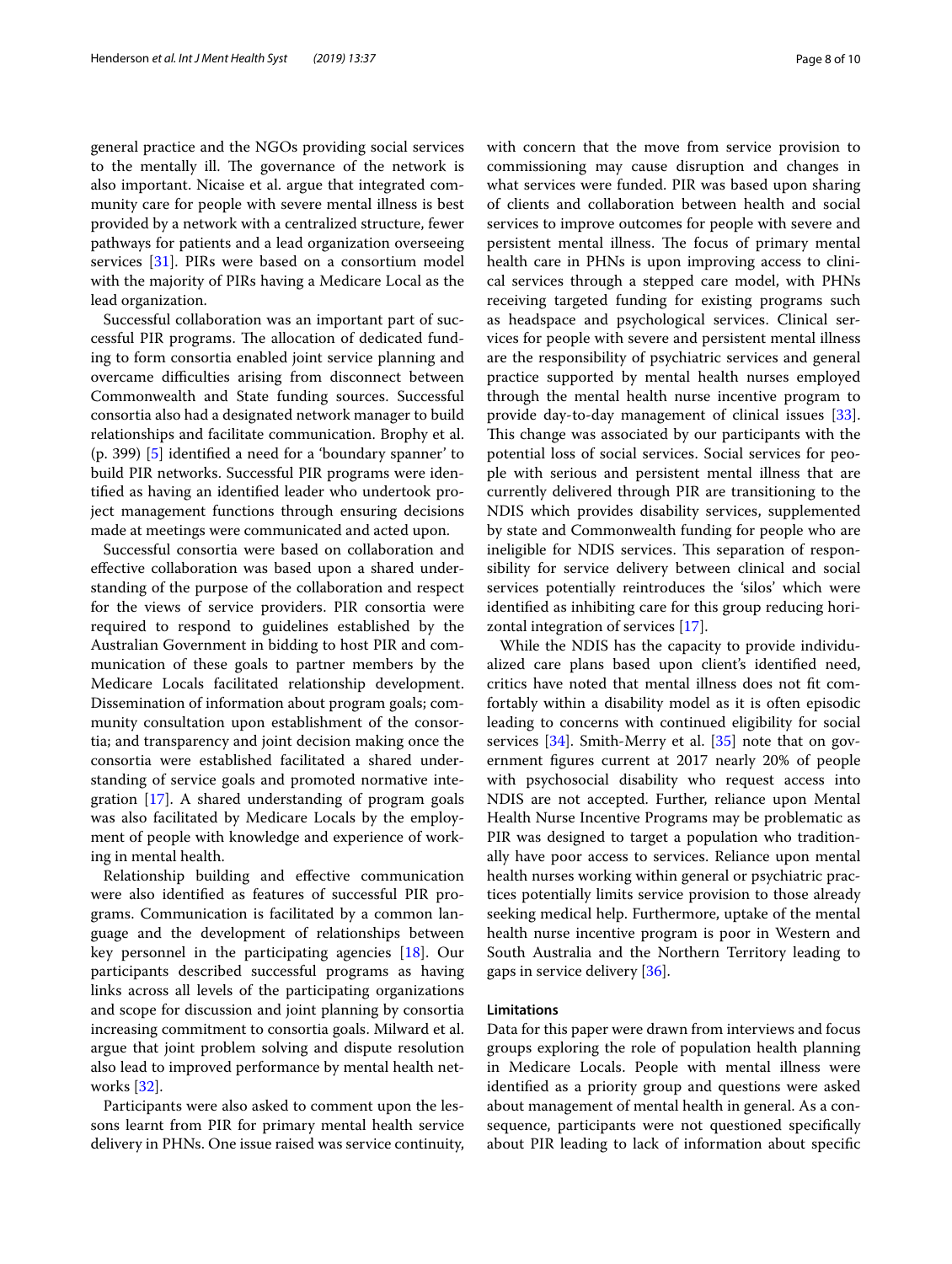programs and difficulties in differentiating on the basis of consortia characteristics. This is rendered less problematic by a focus upon enablers and barriers to integration rather than network type. The methodology also precludes the collection of data about the 4 PIR consortia that do not have Medicare Local involvement which may be quite diferent.

# **Conclusion**

This paper has outlined barriers and enablers of successful collaboration in PIR programs involving Medicare Locals. PIR programs used consortia to coordinate care for people with severe and persistent mental illness. PIR consortia were designed to provide coordinated care for people with severe and persistent mental illness who may fall through service gaps due to the complexity of their needs. Participants argued that PIR consortia overcame barriers arising from fragmented responsibility and funding for mental health. Program success was associated with successful collaboration based upon mutual respect, communication and effective network leadership. The involvement of Medicare Locals improved service planning through service mapping and need analysis. The transition from Medicare Locals has been associated with renewed separation of clinical and social care for people with severe and persistent mental illness. We argue that this change may reduce service access for the most vulnerable population through reintroducing the siloing that PIR programs addressed.

#### **Abbreviations**

PIR: partners in recovery; PHN: Primary Health Network; GP: general practitioner; NHMRC: National Health and Medical Research Council; NGO: nongovernment organization; ATAPS: Access to Allied Psychological Services.

#### **Acknowledgements**

Not applicable.

#### **Authors' contributions**

JH: Analysis of data, drafting and revision of paper, SJ: Data collection and analysis, review of drafts of paper, FB: Design of study, review of drafts of paper, TF: Design of study, data collection, review of drafts of paper, JF: Design of study, review of drafts of paper, AZ: Design of study, review of drafts of paper, TM: Review of drafts of paper. All authors read and approved the fnal manuscript.

#### **Funding**

Funding received from NHMRC. This project was Funded by the National Health and Medical Research Council in Australia. Project Number APP1064194.

#### **Availability of data and materials**

Available on request from authors.

#### **Ethics approval and consent to participate**

Ethics approval obtained as above. Written consent obtained for data collection and publication of data.

#### **Consent for publication**

Not applicable.

#### **Competing interests**

The authors declare that they have no competing interests.

#### **Author details**

<sup>1</sup> Southgate Institute for Health, Society, and Equity, Flinders University, GPO Box 2100, Adelaide 5001, Australia. <sup>2</sup> College of Nursing and Health Sciences, Flinders University, Adelaide, Australia.

#### Received: 18 March 2019 Accepted: 28 May 2019 Published online: 31 May 2019

#### **References**

- <span id="page-8-0"></span>1. Petrich M, Ramamurthy V, Hendrie D, Robinson S. Challenges and opportunities for integration in health systems: an Australian perspective. J Integr Care. 2013;21(6):347–59.
- <span id="page-8-1"></span>2. Tseng Sh, Liu K, Wang W-L. Moving toward being analytical: a framework to evaluate the impact of infuential factors on interagency collaboration. Child Youth Serv Rev. 2011;33(6):798–803.
- <span id="page-8-2"></span>3. Cooper M, Evans Y, Pybis J. Interagency collaboration in children and young people's mental health: a systematic review of outcomes, facilitating factors and inhibiting factors. Child. 2016;42(3):325–42.
- <span id="page-8-3"></span>4. Cameron A, Lart R, Bostock L, Coomber C. Factors that promote and hinder joint and integrated working between health and social care services: a review of research literature. Health Soc Care Community. 2014;22(3):225–33.
- <span id="page-8-4"></span>5. Brophy L, Hodges C, Halloran K, Grigg M, Swift M. Impact of care coordination on Australia's mental health service delivery system. Aust Health Rev. 2014;38(4):396–400.
- <span id="page-8-5"></span>6. Cummings SM, Kropf NP. Formal and informal support for older adults with severe mental illness. Aging Mental Health. 2009;13(4):619–27.
- <span id="page-8-6"></span>7. Martin JK, Pescosolido BA, Tuch SA. Of fear and loathing: the role of 'disturbing behavior', labels, and causal attributions in shaping public attitudes toward people with mental illness. J Health Soc Behav. 2000;1:208–23.
- <span id="page-8-7"></span>8. Perry BL, Pescosolido BA. Social network dynamics and biographical disruption: the case of "frst-timers" with mental illness. Am J Sociol. 2012;118(1):134–75.
- <span id="page-8-8"></span>9. Crotty MM, Henderson J, Ward PR, Fuller J, Rogers A, Kralik D, et al. Analysis of social networks supporting the self-management of type 2 diabetes for people with mental illness. BMC Health Serv Res. 2015;15(1):257.
- <span id="page-8-9"></span>10. Smith-Merry J, Gillespie J. Embodying policy-making in mental health: the implementation of Partners in Recovery. Health Sociol Rev. 2016;25(2):187–201.
- <span id="page-8-10"></span>11. Banfeld MA, Gardner KL, Yen LE, McRae IS, Gillespie JA, Wells RW. Coordination of care in Australian mental health policy. Aust Health Rev. 2012;36(2):153–7.
- <span id="page-8-11"></span>12. Collins PY, Insel TR, Chockalingam A, Daar A, Maddox YT. Grand challenges in global mental health: integration in research, policy, and practice. PLoS Med. 2013;10(4):e1001434.
- <span id="page-8-12"></span>13. Australian Government Department of Health. List of funded PIR organisations. 2015.
- <span id="page-8-13"></span>14. Horvath J. Review of Medicare Locals: report to the Minister for Health and Minister for Sport: Department of Health; 2014.
- <span id="page-8-14"></span>15. Australian Government Department of Health and Ageing. Partners in Recovery: coordinated support and fexible funding for people with severe and persistent mental illness and complex needs initiative: Program guidelines for the engagement of PIR organisations 2012-13 to 2015-16. 2012.
- <span id="page-8-15"></span>16. Valentijn P, Boesveld I, van der Klauw D, Ruwaard D, Struijs J, Molema J, Bruijnzeels M, Vrijhoef H. Towards a taxonomy for integrated care: a mixed-methods study. Int J Integr Care. 2015;15:1–18.
- <span id="page-8-16"></span>17. Valentijn P, Schepman S, Opheij W, Bruijnzeels M. Understanding integrated care: a comprehensive conceptual framework based on the integrative functions of primary care. Int J Integr Care. 2013;13:1–12.
- <span id="page-8-17"></span>18. Palinkas LA, Fuentes D, Finno M, Garcia AR, Holloway IW, Chamberlain P. Inter-organizational collaboration in the implementation of evidencebased practices among public agencies serving abused and neglected youth. Adm Policy Ment Health Ment Health Serv Res. 2014;41(1):74–85.